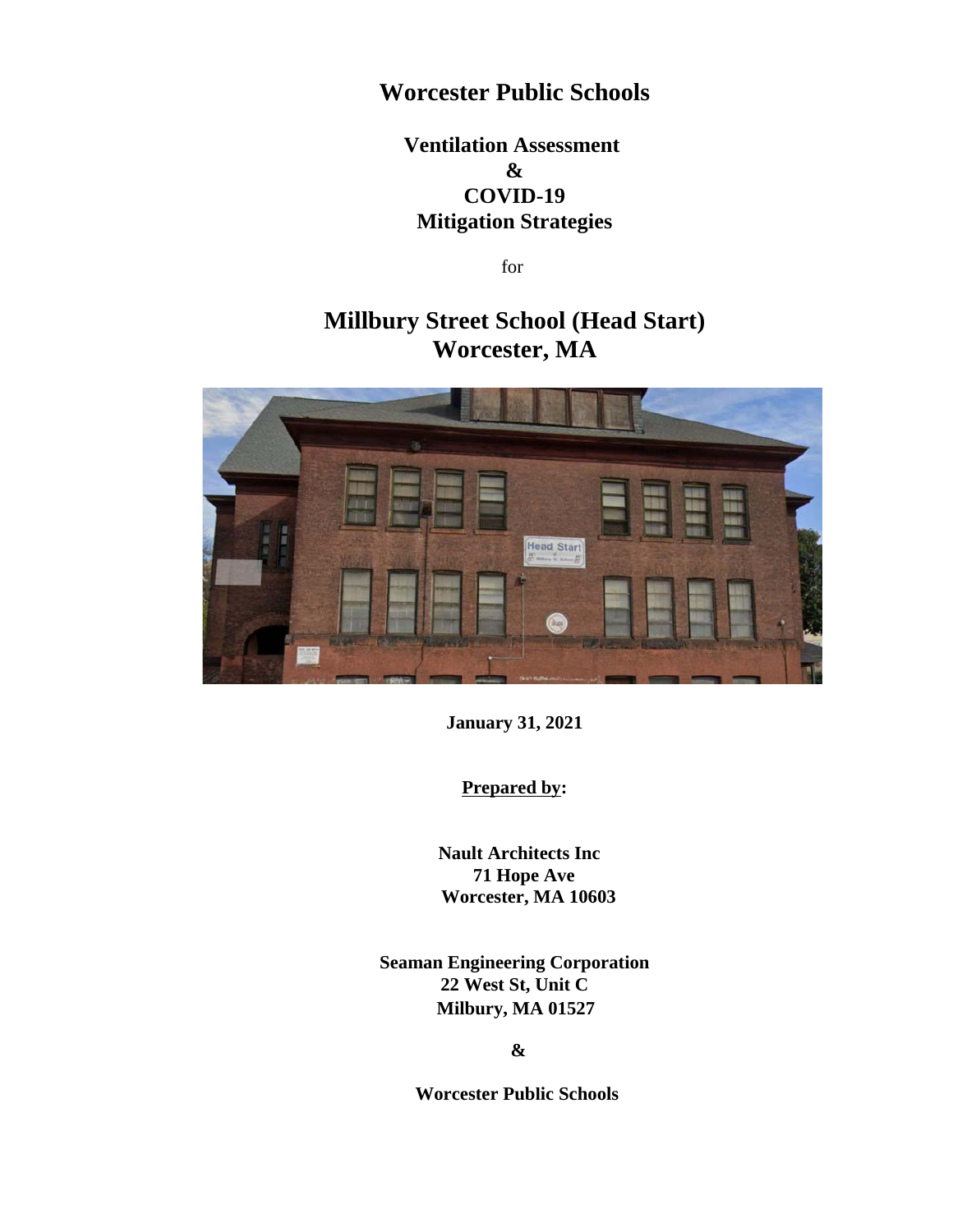## **A. Preface:**

Worcester Public School has as Nault Architects Inc. and their consultant Seaman Engineering Corporation (SEC) to review all of their occupied buildings and comment on existing natural and mechanical ventilation.

The first part of the report is SEC's evaluation of the existing mechanical systems.

The second part of the report is an evaluation of the natural ventilation. The Building Code requires ventilation of each occupied space and that can be achieved either through mechanical of natural ventilation methods. If the natural ventilation path is chosen, there must be a clear opening(s) in the space that meet or exceed the 4% of the total room square footage. After the field survey of each room / window type was complete, the ventilation information was added to a spread sheet for calculation of the 4% and color-coding. The calculations were also color-coded on a floor plans of the building for a better overall understanding of the existing conditions.

The natural ventilation color-coding (on the spreadsheet and plans) is as follows:

- **Green Spaces**: meets or exceed the code minimum natural ventilation.
- **Yellow Spaces**: does **not** meet the code minimum natural ventilation, but does have operable window to allow some natural ventilation.
- **Red Spaces**: does not meet the code minimum natural ventilation and does not have any operable windows.

It should be reiterated that the second part of this report is only measuring natural ventilation. Therefore, newer buildings or buildings with large amounts of fixed windows may have large amounts of red and/or yellow spaces, but that doesn't mean they are not code compliant, they may be relying on mechanical ventilation. However, for this part of the report, were asked to show a baseline for all schools without mechanical equipment.

## **B. Building Description:**

#### Millbury Street School (Head Start):

Millbury Street School is located in the South Quadrant of Worcester at 389 Millbury Street. The school was built in 1898, houses grades PK, has 8 classrooms and the building is 19,312 square feet. The windows in this building are original to the 1898 construction.

## **C. Table of Contents:**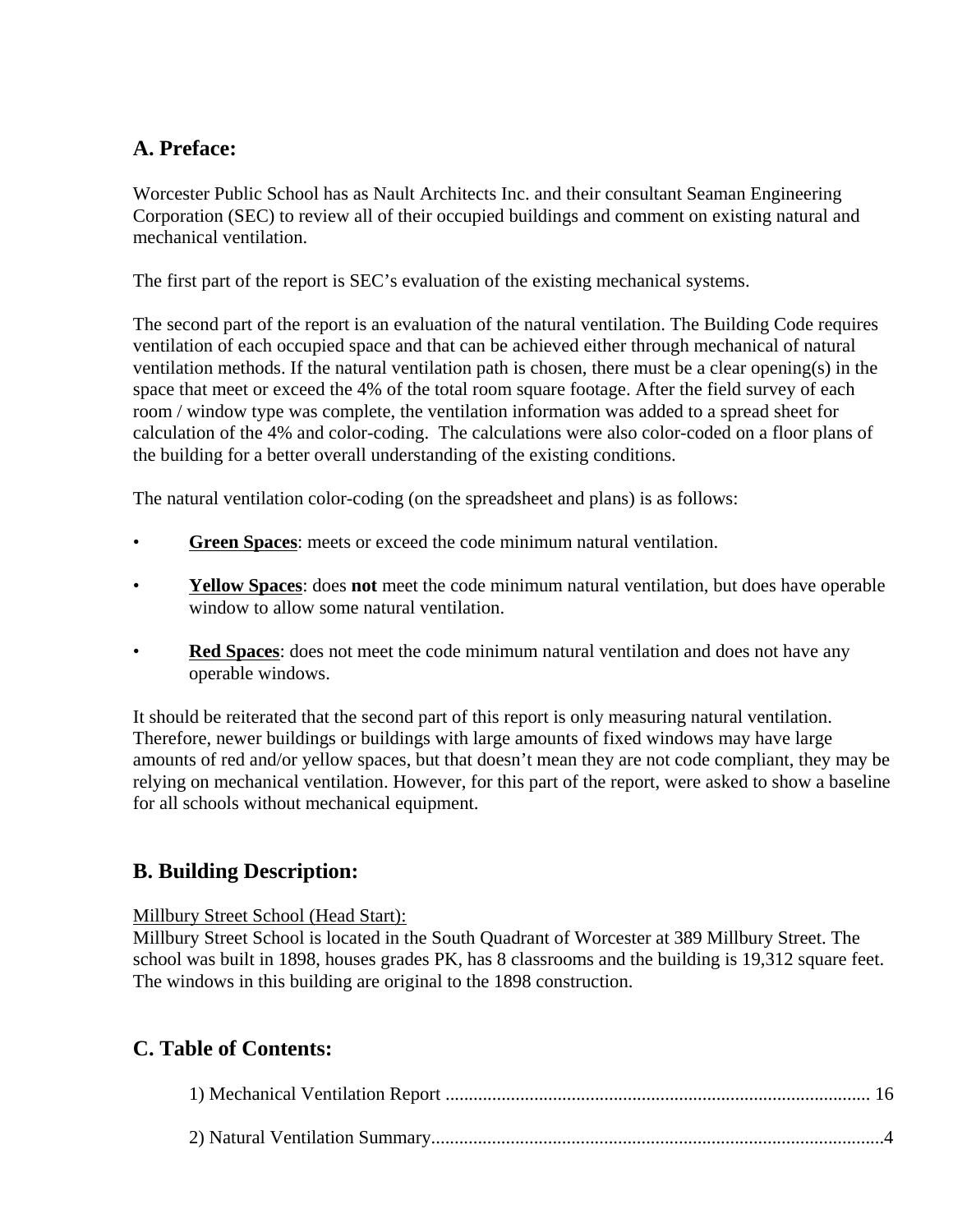**1) Mechanical Ventilation Report**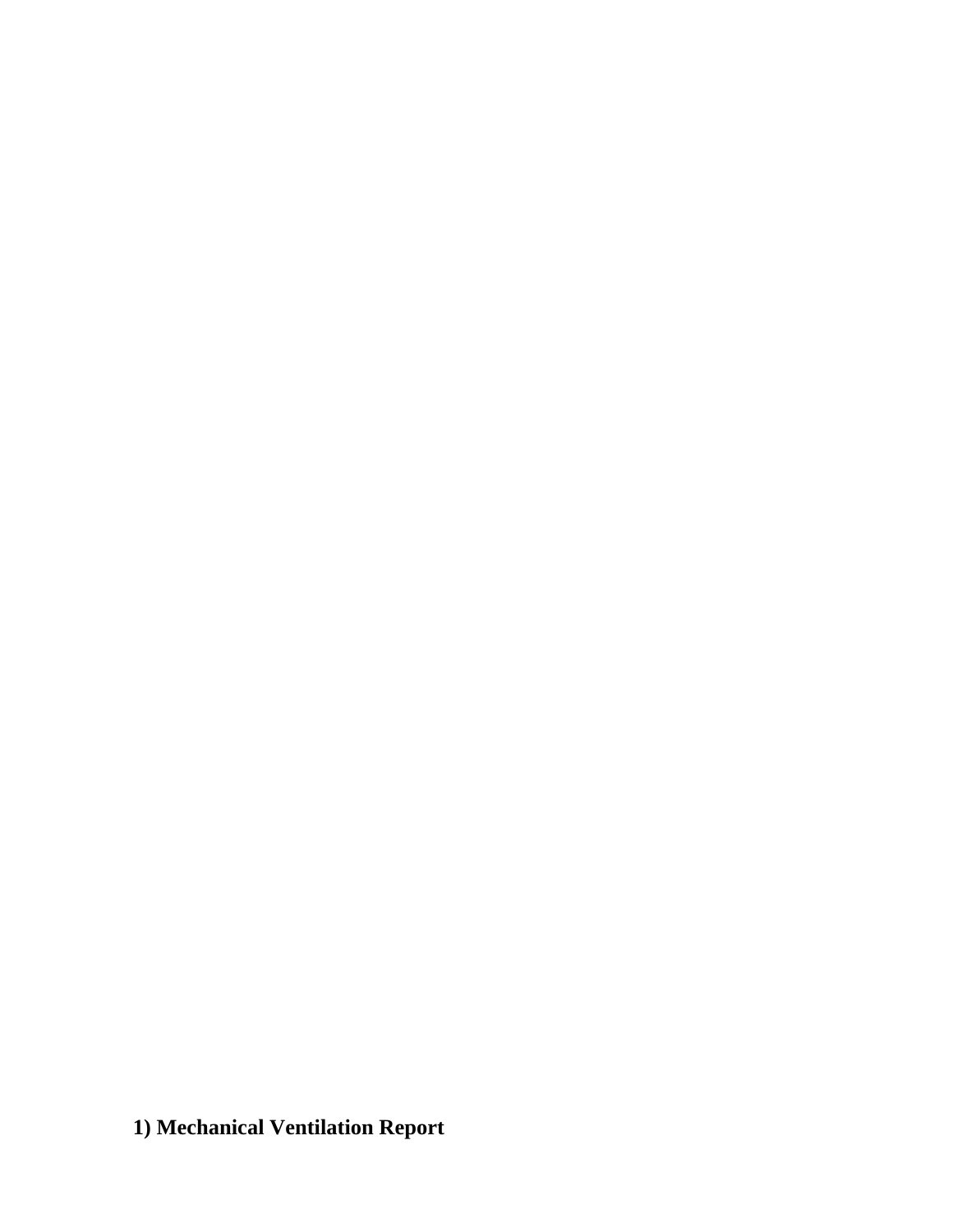# **TABLE OF CONTENTS**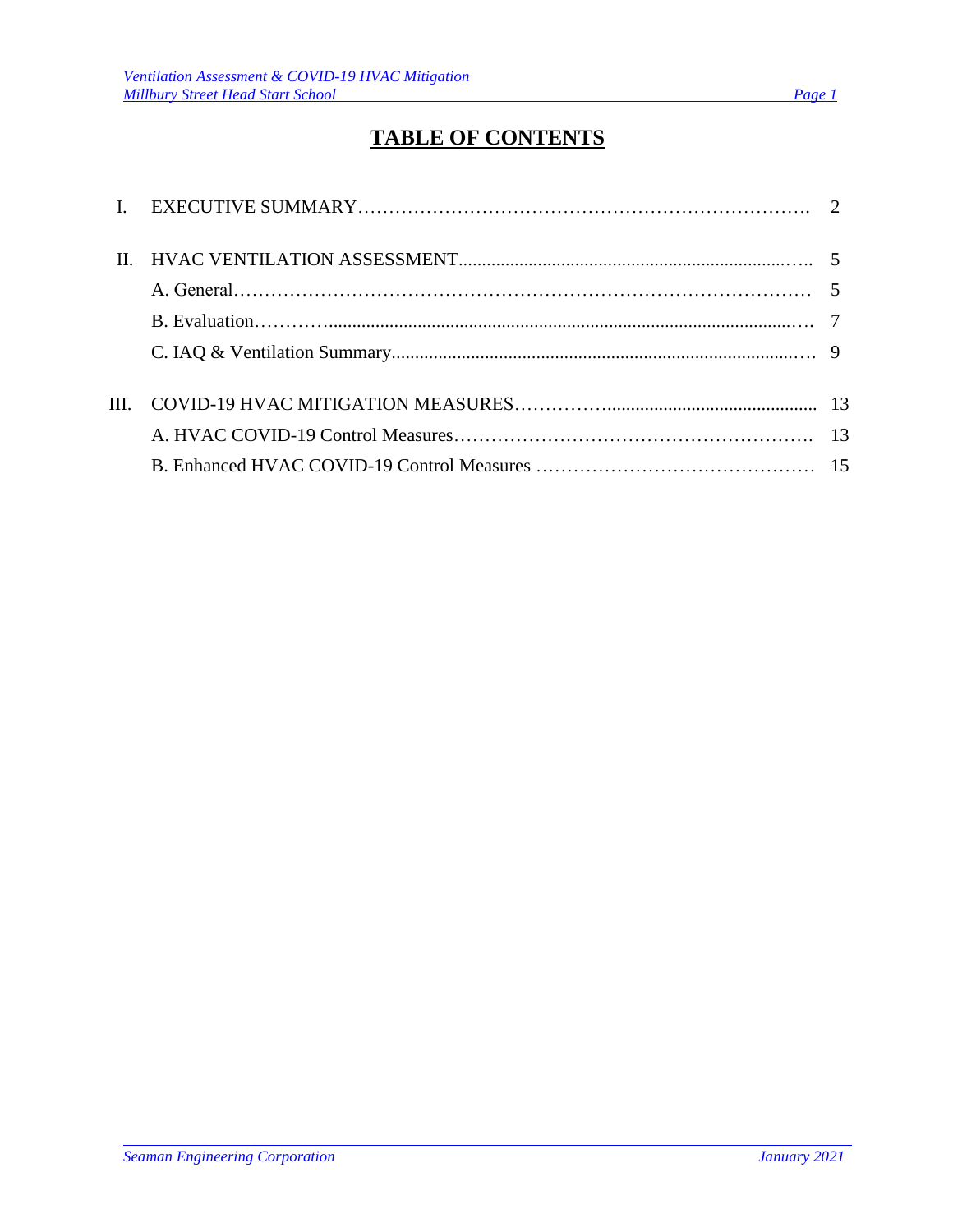#### **I. EXECUTIVE SUMMARY**

This report briefly describes the existing ventilation systems at the Millbury Street Head Start School in Worcester, MA as well as their capabilities to support current code required ventilation rates. In addition, we have evaluated the systems ability to support recommendations in accordance with the American Society of Heating Refrigeration and Air Conditioning Engineers (ASHRAE) Epidemic Task Force Building Readiness Guidelines (updated 10-20-2020). Several of the ASHRAE recommendations as well as those from the Harvard T.H. Chan School of Public Health and other industry sources have been presented for consideration to assist in further mitigating virus transmission through the buildings heating, ventilation, and air conditioning (HVAC) systems.

Our inspection of the existing systems was limited to visual observations coupled with review of original design drawings, when available. The findings presented in this report presume the systems are operational and delivering air quantities indicated on the original design drawings. Proper operational testing of each piece of equipment and airflow measuring would be required to confirm such operation.

During, our visual inspection we also took several spot measurements of air quality in various locations throughout the school. Measurements taken were limited to Temperature (°F), Relative Humidity (% RH), CO2 (carbon dioxide in ppm), CH2O (formaldehyde in ppm) and Total Volatile Organic Compounds (TVOC in ppm).

The results of the readings taken during our inspection were only used to identify areas where possible ventilation issues may exist and/or to identify areas where a source contaminant may be causing elevated levels.

#### *COVID-19 Control Measures:*

In line with the current American Society of Heating Refrigeration and Air Conditioning Engineers (ASHRAE) Epidemic Task Force Building Readiness Guidelines (updated 10-20- 2020) and those from the Harvard T.H. Chan School of Public Health - 5-Step Guide to Checking Ventilation Rates in Classrooms, as well as other industry recommendations the following HVAC COVID Control Measures (CCM's) are presented for consideration to assist in mitigating virus transmission thru the HVAC systems. The following descriptions are abbreviated with additional detail found later within the report.

As of the writing of this report, the City of Worcester Public Schools (WPS) has already begun implementation of several of the measures noted below where possible. For enhanced measures WPS has begun to incorporate Bipolar Ionization (see ECCM-#3) extensively throughout the Millbury Street Head Start School to address the current pandemic condition.

<u>CCM  $#1$  – Pre & Post Purge Ventilation</u> – Pre- and post-purge ventilation of occupiable spaces using outside air introduced thru the HVAC systems for an extended period of time prior to and after occupancy.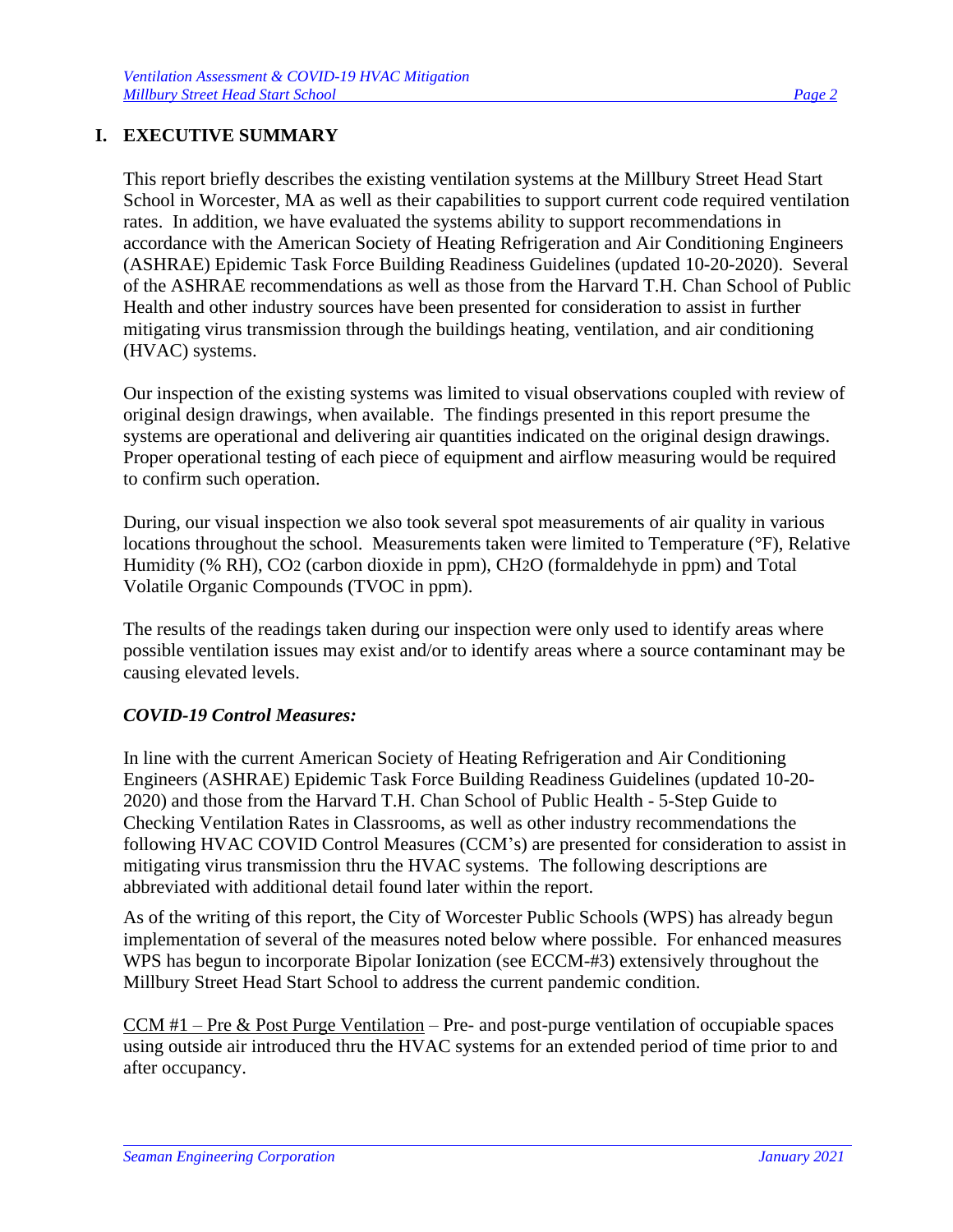Most of the building areas have a mix of ventilation systems with some limited to operable windows and gravity ventilation shafts of unknown condition and others having unit ventilators which appear to abut the ventilation shafts. As no existing design or control drawings were available, further review of the condition of these shafts as well as the unit ventilators coupled with airflow testing would be required to confirm if this measure is possible.

CCM #2 – Increased Ventilation - Increase the quantity of outdoor air ventilation for improved space dilution where systems allow. Disable demand ventilation reset. The Harvard T.H. Chan School of Public Health identifies 3 outdoor air changes per hour (ACH) as the "bare minimum" during a pandemic condition.

Most of the building areas have a mix of ventilation systems with some limited to operable windows and gravity ventilation shafts of unknown condition and others having unit ventilators which appear to abut the ventilation shafts. As no existing design or control drawings were available, further review of the condition of these shafts as well as the unit ventilators coupled with airflow testing would be required to confirm if this measure is possible.

CCM #3 – Improved Filtration - Improve filtration to up to MERV-13 or higher on recirculating air handling systems which can support such filtration.

The unit ventilators will not support increased filtration above MERV 8 either due to physical equipment limitations (i.e., unit ventilators limited to 1" filters) or due to fan capacity limitations. Increased filter efficiency can lead to faster filter loading and a potential reduction in ventilation air for systems not designed to support this filtration level.

In addition to the above suggested measures, we have also presented Enhanced HVAC COVID-19 Control Measures (ECCM) which could be considered for implementation. Where the above CCM's cannot be employed, one or more of the ECCM measures outlined herein may be utilized to improve indoor air quality. The following descriptions are abbreviated with additional detail found later within the report:

ECCM #1: Portable Room Purifiers - Portable room air purifiers may be used in select areas to help clean the air within that space. These can be especially helpful where rooms have low outdoor air changes per hour and cannot be supplied with additional outdoor air or where existing systems cannot accommodate improved filtration.

ECCM #2: UV-C Light Sterilization - UV-C lights may be considered for insertion in equipment and ductwork to help neutralize viruses as it is exposed to the light.

ECCM #3: Bipolar Ionization - Air ionizers may be installed in air handling systems or portable units installed in rooms to improve indoor air quality. These systems cause particles and airborne contaminants to bind together thereby increasing their size, so they tend to either drop out of the breathing zone or be better removed by air filtration. Recent studies have also shown Bipolar Ionization may inhibit the COVID-19 virus's ability to infect.

WPS has begun to incorporate Bipolar Ionization extensively throughout the Millbury Street Head Start School to address the current pandemic condition.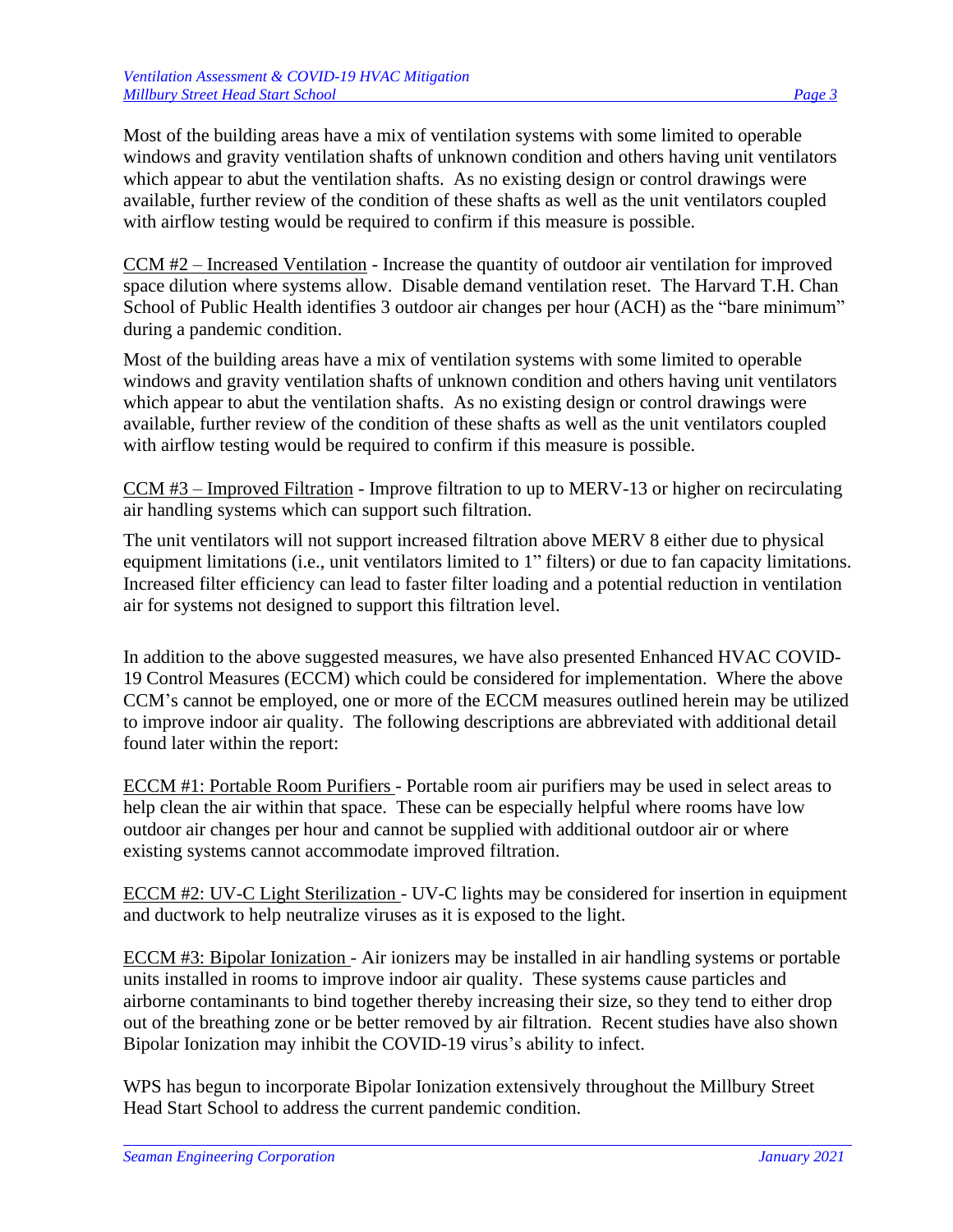#### *Recommendations Summary:*

Based on our site inspections, sample air quality readings and review of original drawings we found that a majority of the occupied areas of the Millbury Street Head Start School do not comply with current mechanical ventilation codes. However, in order to address the pandemic level conditions currently in place the following table summarizes our recommendations, several of which, align with the American Society of Heating Refrigeration and Air Conditioning Engineers (ASHRAE) Epidemic Task Force Building Readiness Guidelines (updated 10-20- 2020) as well as those from the Harvard T.H. Chan School of Public Health.

WPS has already begun to incorporate Bipolar Ionization (ECCM-#3) extensively throughout the Millbury Street Head Start School to address the current pandemic condition.

| <b>Space</b>                        | Exist. O.A. Vent.<br><b>Systems</b> | <b>Recommendations</b>                                |
|-------------------------------------|-------------------------------------|-------------------------------------------------------|
| <b>General</b><br><b>Classrooms</b> | None                                | $CCM - #1 & 2#2$<br>ECCM - #1 or #3 (*see note below) |
|                                     |                                     |                                                       |

*\*Note: For individual classrooms and other areas noted, ECCM #1 – Portable Air Filtration and/or ECCM #3 – Ionization, are noted as possible options to improve air cleaning and changeover during pandemic conditions. Regardless, we highly recommend outdoor air of some level be provided in areas having none, even if via windows, as there is no substitute for proper ventilation.*

Inevitably, during a pandemic, the best approach is a multi-faceted one which should include the above HVAC strategies as well as proper housekeeping (cleaning of spaces and surfaces), occupant actions (hand cleaning, wearing masks, social distancing, following recommended CDC guidelines) and other mitigation strategies.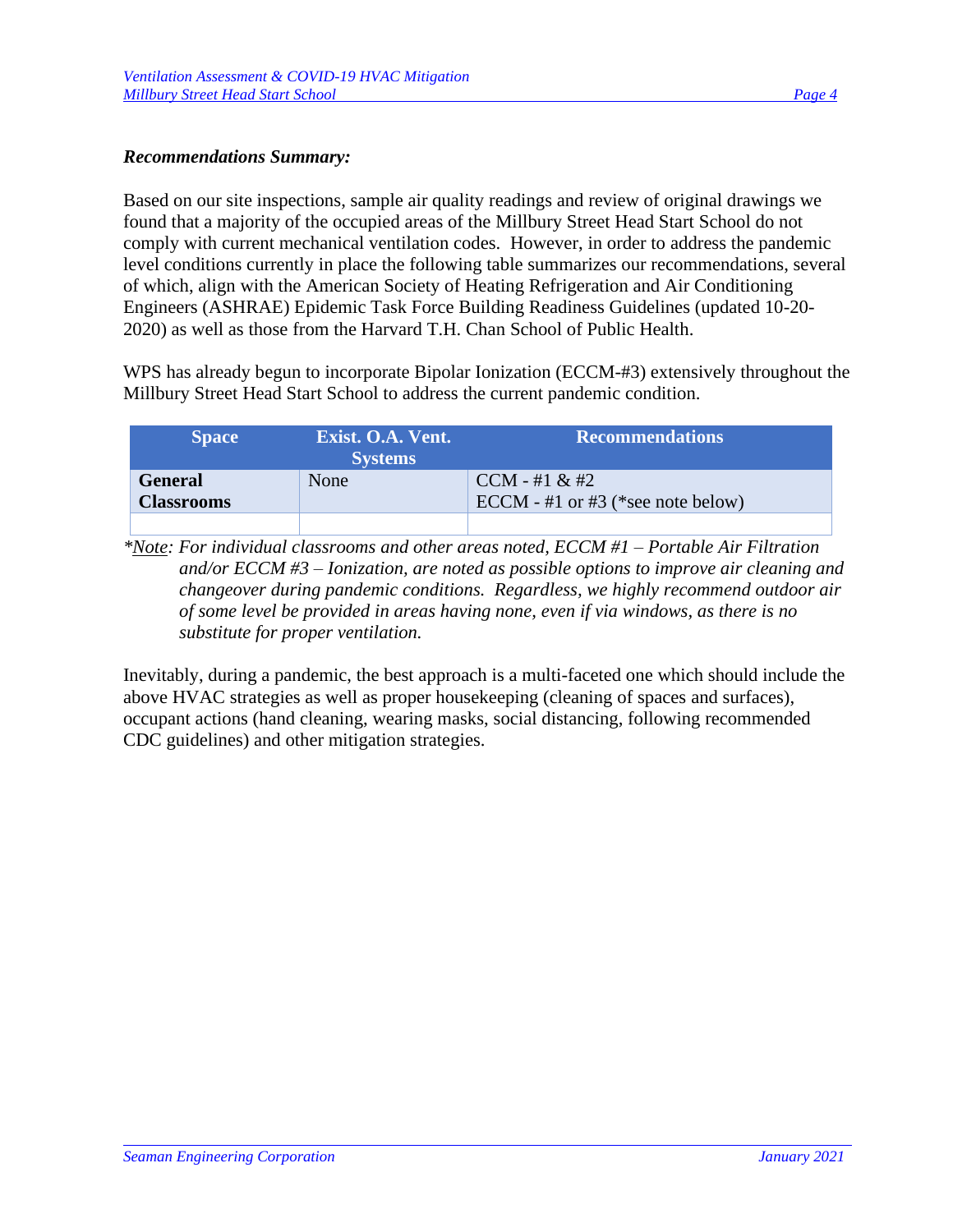## **II. HVAC VENTILATION ASSESSMENT**

## **A. GENERAL**

Over the last several weeks we performed site inspections of the existing school building to assess the ventilation systems in place. Manufacturer and model information was obtained from the existing ventilation equipment, when available/accessible, and visual conditions were noted.

For our review, original design drawings as well as drawings of various modifications over the years for the school were received from school facilities. In addition, we have also received and reviewed the available HVAC control drawings to ascertain current control configuration. We have used these documents to ascertain the original design ventilation rates so as to compare them to current ventilation codes and standards.

Our inspection was limited to visual assessment of systems and did not include operational testing of each piece of equipment or airflow measuring. We have however, taken some spot measurements of air quality in various locations throughout the school. Measurements taken were limited to:

- Temperature  $(^{\circ}F)$
- Relative Humidity (% RH)
- CO<sub>2</sub> (carbon dioxide in ppm)
- CH2O (formaldehyde in ppm)
- Total Volatile Organic Compounds (TVOC in ppm)

These readings were taken at a specific moment in time and may vary during the day based on space occupancy, use and activities as well as the operational state of the HVAC systems. For example, most all spaces surveyed were unoccupied or very lightly occupied and as such most all CO2 levels were low since space CO2 is primarily generated by occupants.

TVOC's sources can vary widely and include but are not limited to paints, finishes, adhesives, cigarette smoke, pesticides, personal care products, car exhaust, new furnishings, wall coverings, cleansers, and cooking fuels. The meter used included the following chemicals in its TVOC analysis: Acetone, Ethylene Glycol, Formaldehyde, Xylene, 1,3- Butadiene, Tetrachloroethene, Hydrogen Sulfide, Ammonia, Toluene, Benzene, Methylene Chloride, Perchloroethylene, and MTBE. The meter cannot read every possible VOC nor quantify percentages of various VOC's. In addition, we did notice the TVOC readings tended to drift up during the study, possibly due to a calibration issue, as such, the readings in this report were only used to identify areas where possible ventilation issues may exist and/or to identify areas where a source contaminant may be causing elevated levels.

The report ventilation calculations presume, the existing systems are operating to the levels reflected on the original design drawings. Testing and balancing by a certified balancer would be required to confirm actual airflows.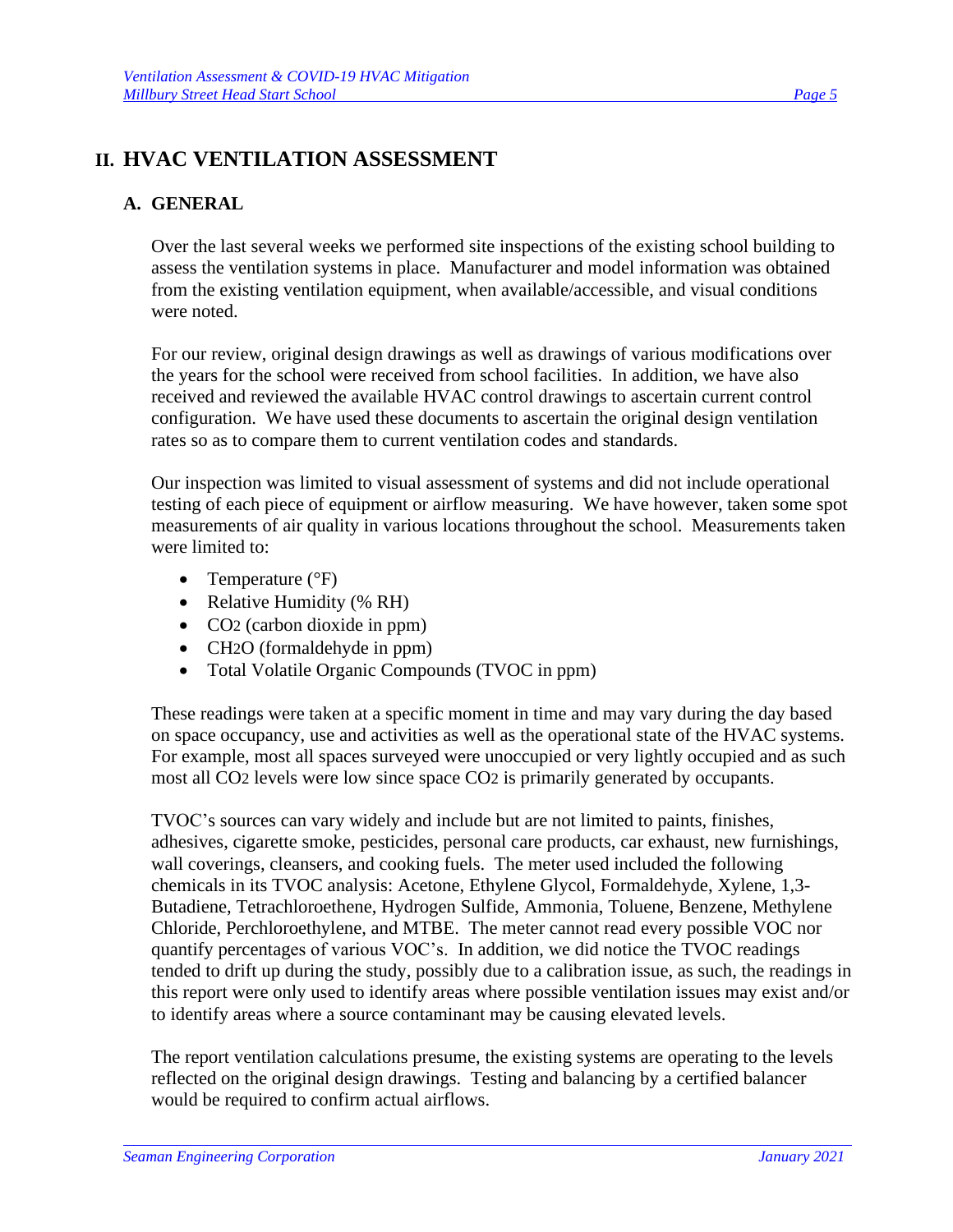various systems are as follows:

For ventilation calculations, data from current codes including the International Mechanical Code (IMC) 2015 and ASHRAE 62.1-Ventilation for Acceptable Indoor Air Quality were used. The outdoor airflow values have been corrected to adjust for the distribution systems ability to get the outdoor air to the space breathing zone with the breathing zone being within 6 feet of the occupied floor. This correction factor also known as the Zone Air Distribution Effectiveness (ZDE), varies based on how and where the air is introduced and removed from the room as well as the temperature of the air entering the room. Some examples of ZDE for

| Distribution Configuration                                   | ZDE |
|--------------------------------------------------------------|-----|
| Ceiling supply of cool air (air below room temp.)            | 1.0 |
| Ceiling supply of warm air & floor return                    | 1.0 |
| Clg. supply of warm Air >15F above space temp. & clg. return | 0.8 |
| Floor supply of warm air $&$ floor return                    | 1.0 |
| Floor supply of warm air $\&$ ceiling return                 | 0.7 |
| Displacement cooling floor supply $\&$ ceiling return        | 12  |

For example, a displacement cooling system with a ZDE of 1.2 would require 17% (1.0 / 1.2) less outside air to properly ventilate a space than a system with warm air supplied at the ceiling level being that the displacement system is more effective in getting the outdoor air into the breathing zone. A room with a ZDE of 0.8 would require 25% (1.0 / 0.8) more outdoor air to comply with ventilation standards.

This report contains a brief description of the types of ventilation systems serving the building as well as makes recommendations, where applicable, to improve ventilation of area served by these systems. Our evaluation considered the recommendations made by the American Society of Heating Refrigeration and Air Conditioning Engineers (ASHRAE) Epidemic Task Force Building Readiness Guidelines (updated 10-20-2020) as well as those from the Harvard T.H. Chan School of Public Health and other industry sources. All to assist in further mitigating virus transmission through the buildings heating, ventilation, and air conditioning (HVAC) systems.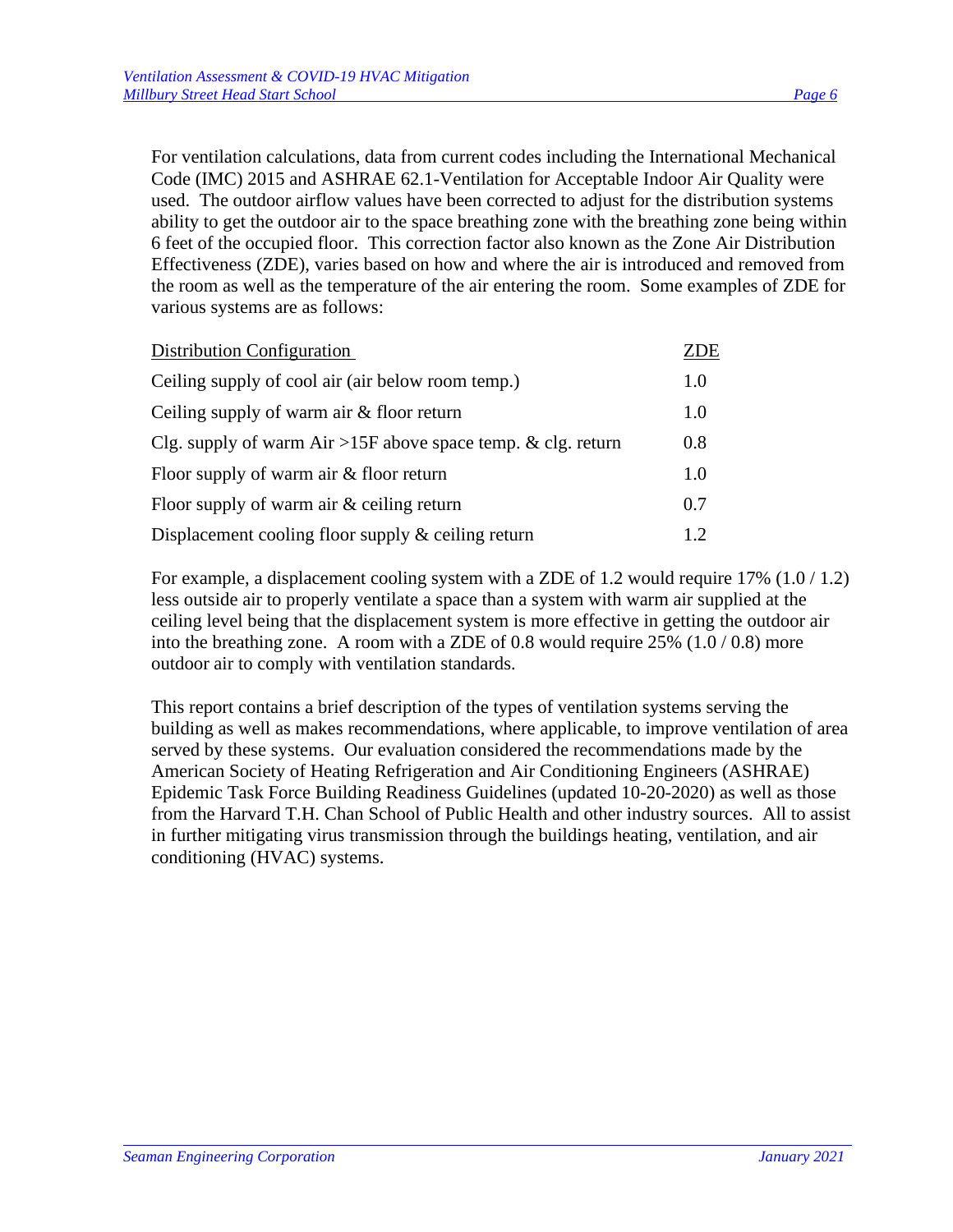#### **B. EVALUATION**

The following evaluation is based on visual observation of systems and equipment and excludes any operational testing which we understand is on-going by WPS. Evaluation includes information obtained from Worcester Public Schools on current air filters as well as existing building mechanical plans when available. In some cases, equipment was not accessible, and assessment was based only on original design drawings where available.

#### General Classrooms & Misc. Areas:

A majority of the classrooms in the building are heated with steam radiators. Ventilation appears to be a mix of a gravity ventilation shaft system of unknown condition and classroom unit ventilators. Classroom unit ventilators (UV) support various classrooms and appear to draw air in from ventilation shafts. These units are fed with steam from a central boiler plant. The UV's are fitted with a 1" thick air filter with an estimated MERV rating of 7 or 8 which is typical for units of this type. These units can support a maximum filter efficiency of MERV 8.

The are no existing design or control drawings to reflect how the UV's are configured to operate. To support code required ventilation, typically, during occupied periods, the unit fan would be configured to run continuous to provide space ventilation and electric operators modulate the steam valve, face & bypass dampers (where applicable) and mixing dampers to maintain space temperature setpoint. During unoccupied periods, the fans cycle off and only cycle on with the associated steam valve opening when there is a need for heating or economizer (OA) cooling. Control operation should be verified to insure continuous ventilation during occupied periods.

For a standard classroom, current code would require 10 CFM per person of outside air plus 0.12 CFM per SF. For a system with a presumed zone air distribution effectiveness of 1.0, a room size of 900 SF with 26 occupants (25 students + 1 teacher) would require 368 CFM of outdoor air (460 CFM if  $ZDE = 0.8$ ). Balancing of systems, where present, could confirm outdoor airflow rates.

Bathroom and local exhaust requirements appear to be supported by centrifugal exhaust fans of unknown capacity.

#### Science & Art Rooms:

There are no assigned science or art rooms on the plans. Per the current code, science rooms and art rooms require higher ventilation levels than general use classrooms with a driving factor being required exhaust air. For science laboratories 1 CFM per SF of exhaust is required and for art rooms 0.7 CFM of exhaust is required along with the associated make-up air. If rooms are used for these purposes additional ventilation would be required.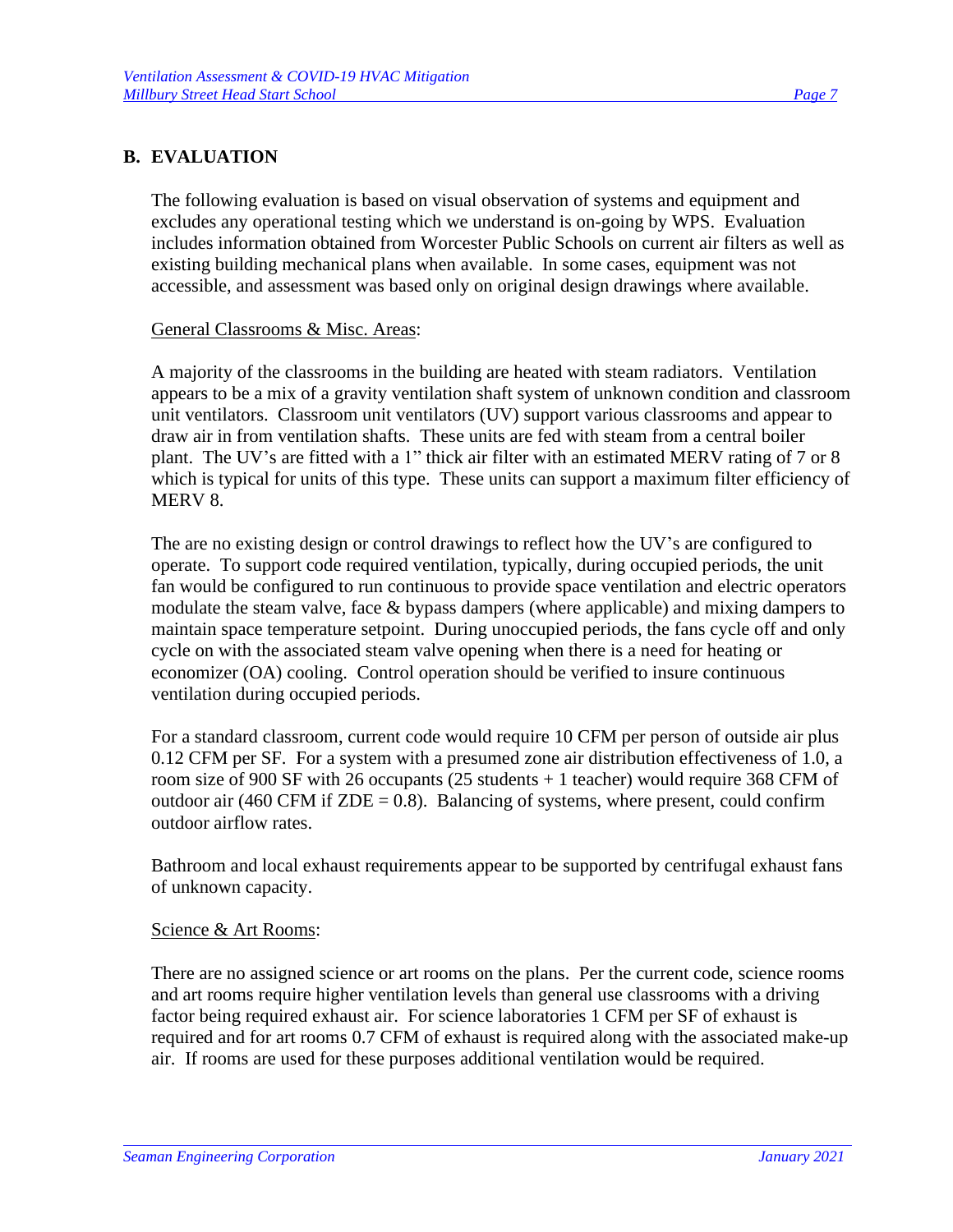#### Controls:

As there are no control drawings we are unable to review such system. We suspect, controls for the classroom unit ventilators (UV's) would need to be upgraded to ensure proper operation and to enable pre- and post-purge (see CCM #1) as well as increased OA (see CCM #2). Further review with the EMS vendor would be required to ascertain the extent of this system.

The operating schedule for much of the equipment is based on the school's occupancy schedule. The schedule is adjustable via the front-end computer workstation.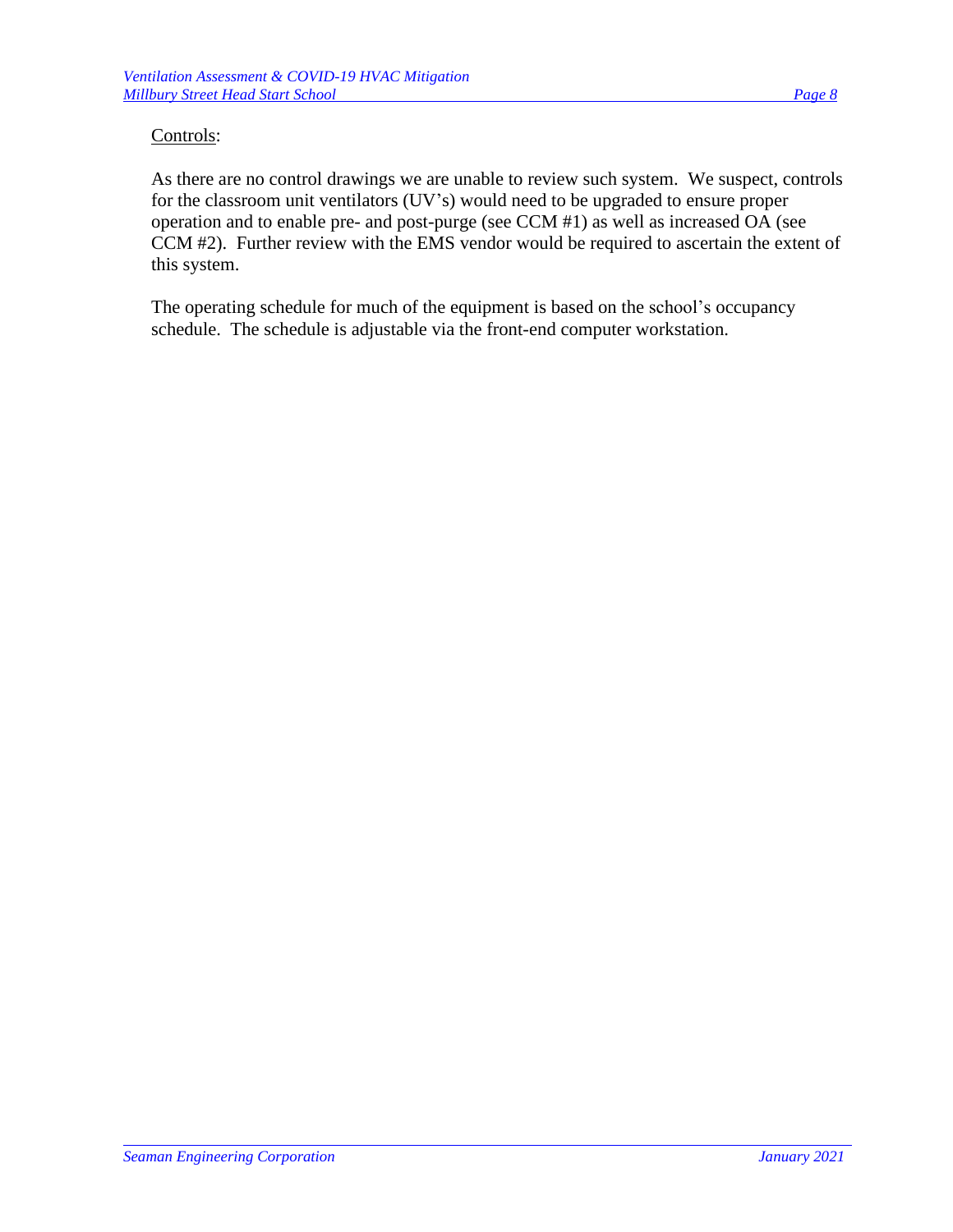#### **C. IAQ & Ventilation Summary**

#### IAQ Summary:

During our inspection we obtained spot measurements of air quality in various locations throughout the school. Measurements taken were limited to:

- Temperature (°F)
- Relative Humidity (% RH)
- CO<sub>2</sub> (carbon dioxide in ppm)
- CH<sub>2</sub>O (formaldehyde in ppm)
- Total Volatile Organic Compounds (TVOC in ppm)

The readings were taken at a specific moment in time and may vary during the day based on space occupancy, use and activities as well as the operational state of the HVAC systems. For example, most all spaces surveyed were unoccupied or very lightly occupied and as such most all CO2 levels were low since space CO2 is primarily generated by occupants.

In addition, we noted some elevated TVOC levels and/or formaldehyde levels in areas which would not generally be expected to have such elevated levels. Although TVOC's (which includes formaldehyde) may come from varied sources such as cleaners, air fresheners and such, formaldehyde levels are often from off-gassing of furnishings or building materials. It is important to note that elevated levels of TVOC's may have been partially caused by recent enhanced cleaning measures or due to ventilation systems that were not in full operation at the time.

Measurements taken included space humidity. Humidity levels has been found to play a role in the controlling the spread of COVID-19. ASHRAE recommends winter humidity levels be kept between 40% to 50% and summer humidity levels between 50% and 60% with a summer target of 50%. Maintaining humidity levels within the above ranges has been found to limit the growth and transmission of certain bacteria and viruses as well as supports respiratory function. The below chart is taken from the 2020 ASHRAE Handbook – HVAC Systems and Equipment and reflects the impact of space humidity on the increase or decrease of effect on various space contaminants. This chart only reflects increase or decrease of effect from humidity and does not intend to imply that there is zero growth or impact of a certain contaminant when the sloped bar graph zero's out.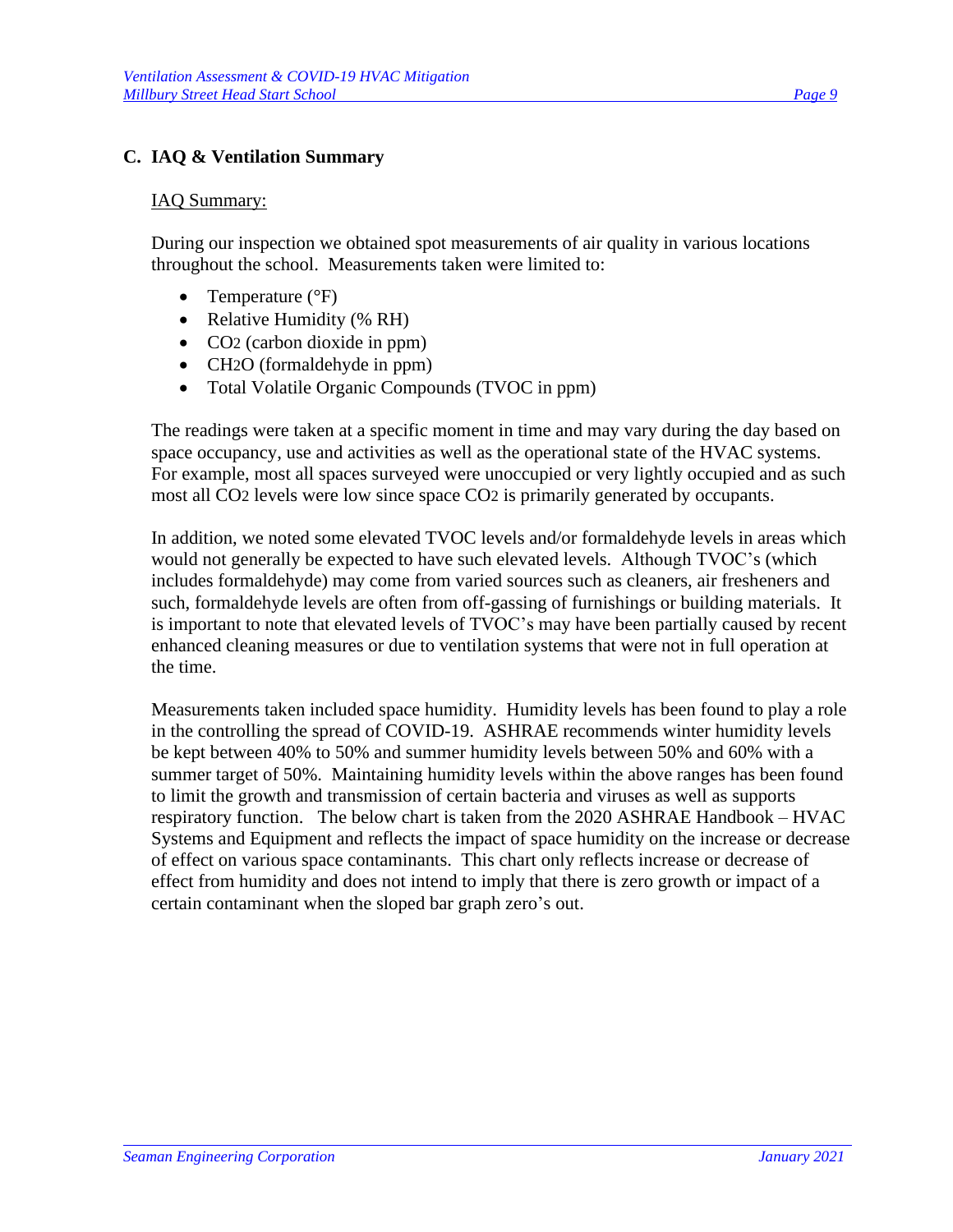

Decrease in bar width indicates decrease in effect



(Adapted from Sterling et al. 1985)

The Millbury Street Head Start School HVAC systems have no active humidity control. Space dehumidification is limited only to those areas which have air conditioning cooling. However, this dehumidification is not actively controlled by a humidity setpoint. Moisture removal only occurs when these systems are operating in the cooling mode. As such, space humidity may climb above 60% during periods when low thermal loads require less cooling (i.e., a cool damp day) or swing above and below 60% as the systems cycle based on space temperature.

Caution must be taken when considering adding active humidification to existing buildings as it is imperative that the buildings thermal envelope and vapor barriers be reviewed. Older structures, such as the Millbury Street Head Start School often have poor vapor barrier the varying wall and window construction and thermal characteristics may limit the ability for active humidification. Adding humidity in the wintertime without consideration of the building construction could result in moisture condensation on windows and within wall assemblies which may create a damaging and unhealthy condition for the building and its occupants. Review of the building envelope should take place prior to consideration of the addition of any humidification system. As such, our recommendations contained with this report exclude active humidification control until such time as the envelope can be reviewed.

The IAQ readings taken during the time of the inspection are contained within the table below. In addition, the table reflects the outdoor air exchange rate in the rooms based on design data from existing plans.

The document entitled "5-Step Guide to Checking Ventilation Rates in Classrooms" from the Harvard T.H. Chan School of Public Health recommends a target outdoor air exchange rate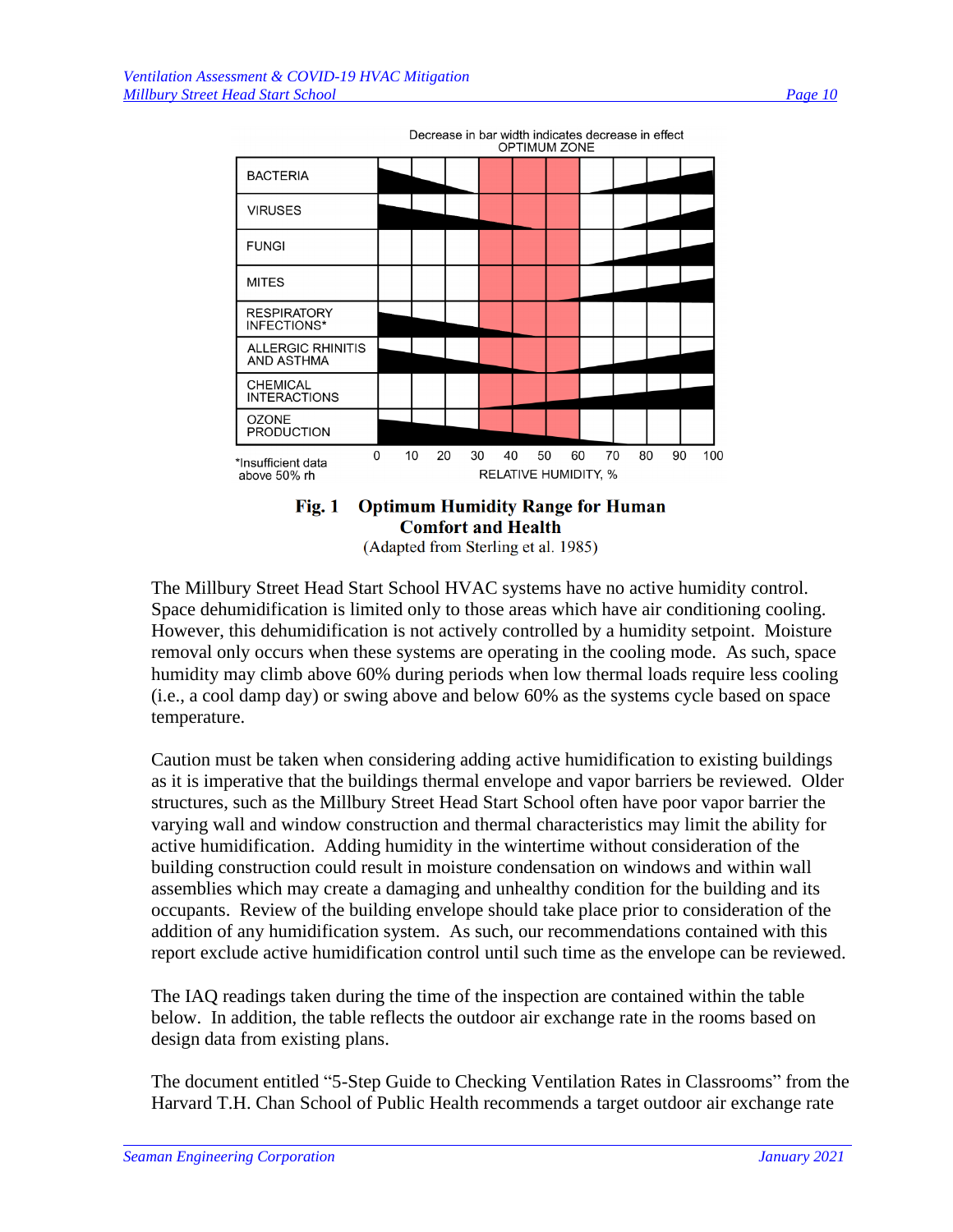during these pandemic conditions. The document identifies 5 air changes per hour (ACH) and above as "excellent" down to a 3 ACH being considered "bare minimum". Many of the general classrooms in the Millbury Street Head Start School have a design outdoor air exchange rate presumed to be at or below 3 however, airflow testing would be required to verify. When the outdoor air exchange rate is lower than the target 5 ACH, the document recommends the following strategies:

- 1. Increase outdoor air (see CCM #2)
- 2. Use MERV 13 filters (or greater) on recirculated air (see CCM #3)
- 3. Add portable air cleaners with HEPA filters to the classroom (see ECCM #1)

It should be made clear however, that a room that has less that what this document considers the bare minimum outdoor air exchange rate may meet or exceed the most current ventilation standards dependent on the space occupancy and therefore may not be considered under ventilated by code standards. The 5 ACH or greater recommendation is meant to address the pandemic conditions being experienced as this level of ACH would equate to nearly 100% outside air requirement for a conventional mixed air cooling & heating system.

The following tables describe areas and systems where the above measures as well as others presented in this report may be applied.

|                     |             | Millbury St School IAQ Sampling Summary |                 |             |             |           |             |                 |            |            |              |
|---------------------|-------------|-----------------------------------------|-----------------|-------------|-------------|-----------|-------------|-----------------|------------|------------|--------------|
| <b>Space Tested</b> | Temperature | Humidity                                | CO <sub>2</sub> | <b>TVOC</b> | <b>HCHO</b> | Room Area | Room Height | Volume          | Design OA  | <b>OA</b>  | <b>Notes</b> |
|                     | °F          | % RH                                    | %               | ppm         | ppm         | SqFt      | Ft          | <b>Cubic Ft</b> | <b>CFM</b> | <b>ACH</b> |              |
| <b>Basement</b>     |             |                                         |                 |             |             |           |             |                 |            |            |              |
| Kitchen             | 64.7        | 48.3                                    | 488             | 0.78        | 0.08        | n/a       | 10.5        | n/a             | n/a        | n/a        |              |
| Library/Café        | 65          | 50.1                                    | 479             | 0.77        | 0.01        | n/a       | 10.5        | 0               | 0          | 0          |              |
| <b>First Floor</b>  |             |                                         |                 |             |             |           |             |                 |            |            |              |
| Classroom 3         | 65.3        | 40.7                                    | 521             | 0.89        | 0.12        | 928       | 12          | 11136           | 0          | 0          |              |
| <b>Second Floor</b> |             |                                         |                 |             |             |           |             |                 |            |            |              |
| Principal           | 71.6        | 37.7                                    | 501             | 1.12        | 0.12        | n/a       | 9.91        | 0               | $\Omega$   | 0          |              |
| Classroom 5         | 70.1        | 42.9                                    | 548             | 1.21        | 0.14        | 928       | 12          | 11136           | 0          | 0          |              |
|                     |             |                                         |                 |             |             |           |             |                 |            |            |              |

*Note: As noted previously, the TVOC readings tended to drift up during the study, possibly due to a calibration issue, as such, the readings in this report were only used to identify areas where possible ventilation issues may exist and/or to identify areas where a source contaminant may be causing elevated levels.*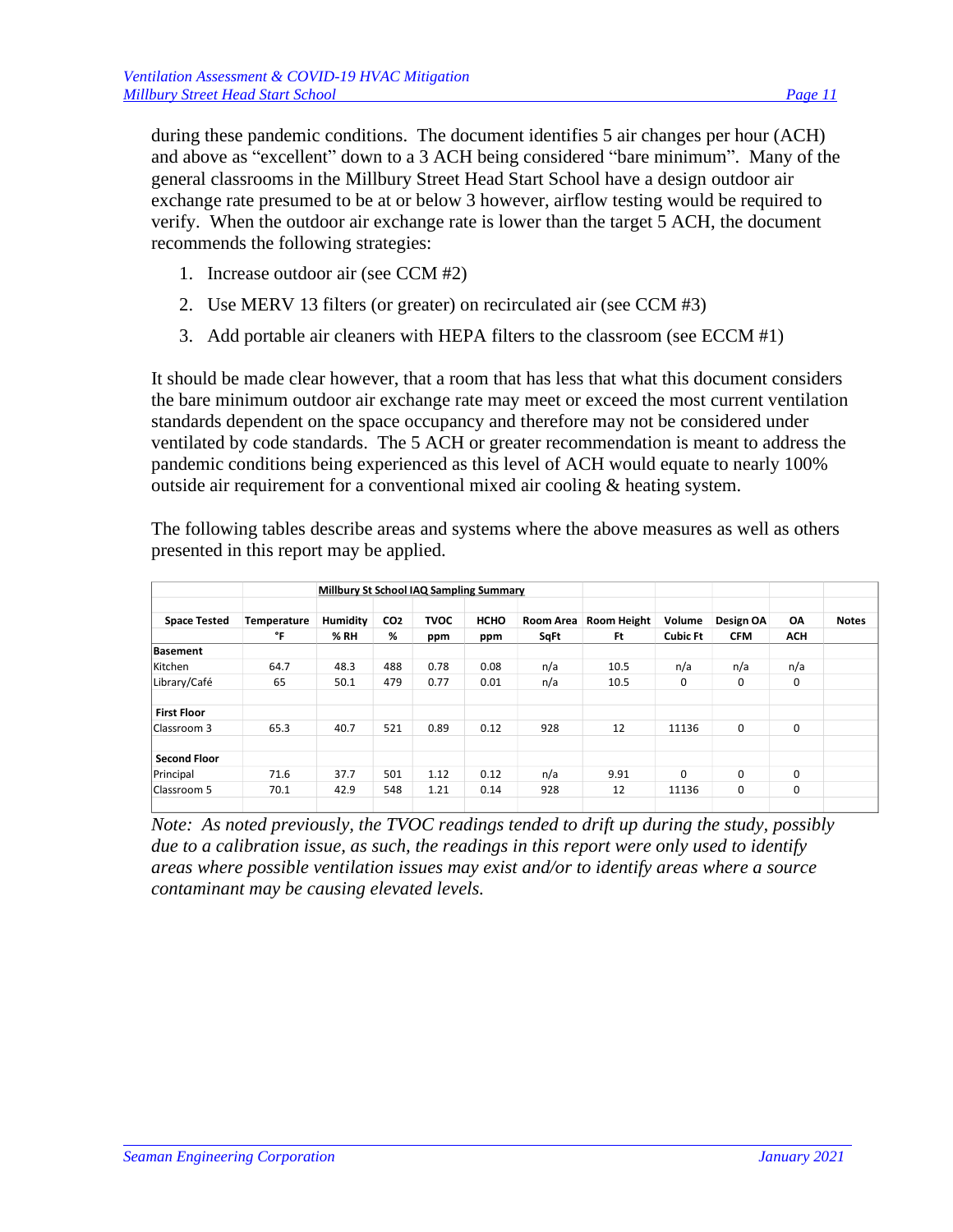#### Ventilation System Summary & Recommendations:

The following table is based on original design drawings and reflect most of the systems which provide ventilation air to the building. The units ID tag, area served, ventilation data and filter efficiencies are listed. The table also reflects possible COVID Control Measures (CCM) and Enhanced COVID Control Measures (ECCM) described later in this report which may apply to such systems to improve performance either during pandemic conditions and/or post pandemic conditions.

|           |                    |            |             |        | Millbury Street School Ventilation System Summary |                    |             |          |              |              |
|-----------|--------------------|------------|-------------|--------|---------------------------------------------------|--------------------|-------------|----------|--------------|--------------|
|           |                    | Exist.     | Exist.      | Exist. | Exist.                                            | Exist.             | Exist.      |          |              |              |
| Unit ID   | <b>Area Served</b> | Supply     | <b>O.A.</b> | 0.A.   | <b>Filter Qtv</b>                                 | <b>Filter MERV</b> | Filter Vel. | Proposed | Proposed     | <b>Notes</b> |
|           |                    | <b>CFM</b> | CFM         | %      | & Size                                            | Rating             | (FPM)       | CCM#     | <b>ECCM#</b> |              |
| <b>UV</b> | Classrooms         | N/A        | N/A         | N/A    | (1) 7x54x1                                        | 8                  | N/A         | #1.#2    | #1,#3        | a            |
| Misc.     | Other Areas        | N/A        | N/A         | N/A    | none                                              | N/A                | N/A         | N/A      | #1,#3        | a, b         |

*Ventilation System Summary Notes:*

- *a. For individual classrooms and other areas noted, ECCM #1 – Portable Air Filtration and/or ECCM #3 – Ionization, are noted as possible options to improve air cleaning and changeover during pandemic conditions.*
- *b. We highly recommend outdoor air of some level be provided for areas having none, even if via windows, as there is no substitute for proper ventilation regardless of other measures employed.*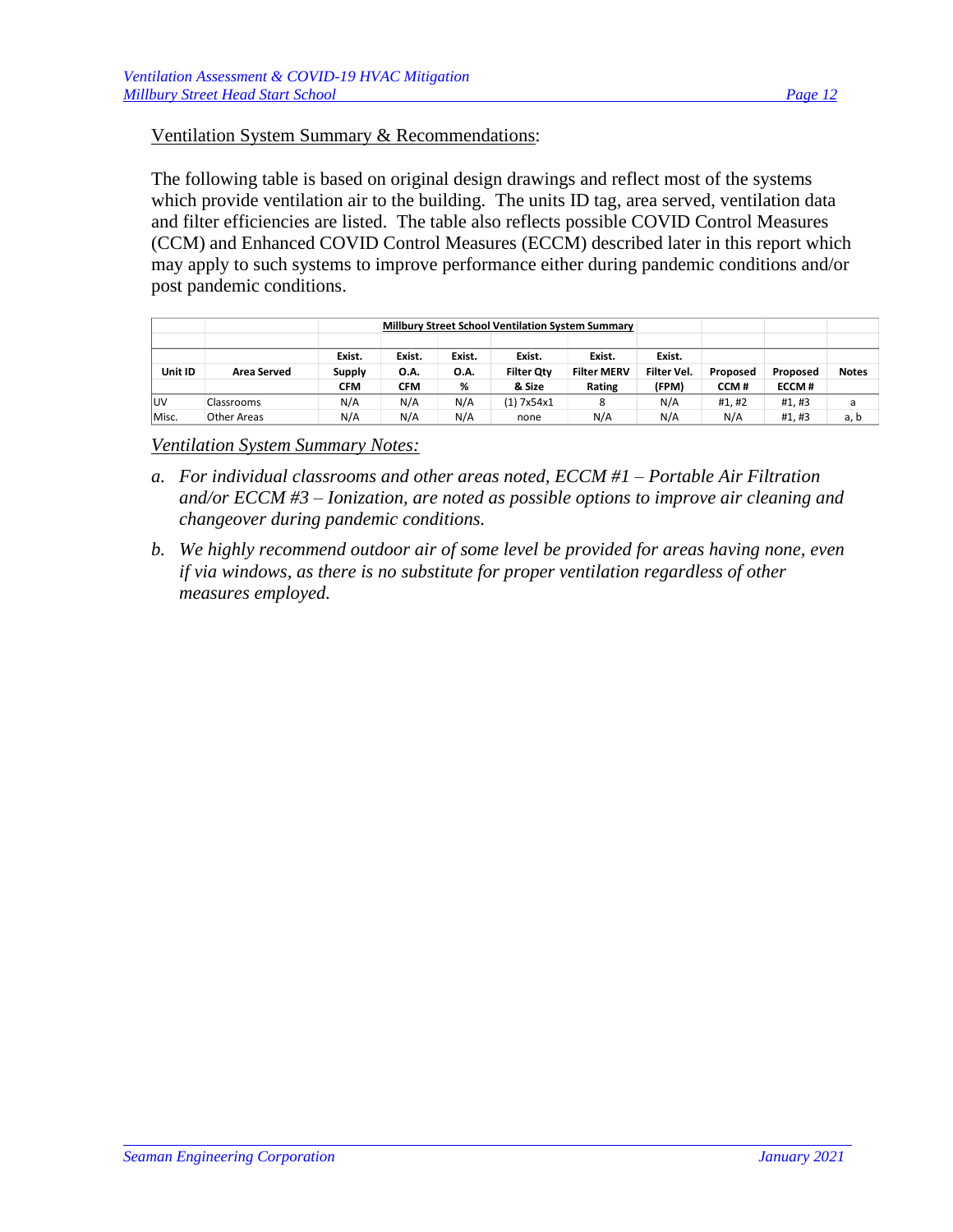## **II. COVID-19 HVAC MITIGATION MEASURES**

## **A. HVAC COVID-19 CONTROL MEASURES**

In line with the current American Society of Heating Refrigeration and Air Conditioning Engineers (ASHRAE) Epidemic Task Force Building Readiness Guidelines (updated 10-20- 2020) and those from the Harvard T.H. Chan School of Public Health - 5-Step Guide to Checking Ventilation Rates in Classrooms, as well as other industry recommendations the following HVAC COVID Control Measures (CCM's) are presented for consideration to assist in mitigating virus transmission thru the HVAC systems.

The ASHRAE Epidemic Task Force recommends several measures to assist in COVID-19 mitigation with more aggressive action with epidemic conditions in place (ECiP) and postepidemic conditions in place (P-ECiP). For ECiP conditions in place the HVAC COVID-19 Control Measures (CCM) that could be readily applied to the Millbury Street Head Start School surveyed are outline herein. Refer to the Ventilation System Summary Table for applicable CCM recommendations.

It is imperative that all systems be maintained and checked to confirm proper operation in line with their original design, adjusted where applicable, as described herein. In addition, a Testing and Balancing company should be enlisted to adjust and confirm all systems are properly achieving their design outdoor air, supply air and exhaust air levels.

#### CCM #1 – Pre & Post Purge

Pre- and post-purge ventilation of occupiable spaces using outside air introduced the HVAC systems. This would be accomplished by starting the ventilation systems in occupied mode (i.e., OA at design or higher) 4 hours prior to schedule building occupancy and maintain the occupied mode for 4-hours after occupancy ends.

Most of the building areas have a mix of ventilation systems with some limited to operable windows and gravity ventilation shafts of unknown condition and others having unit ventilators which appear to abut the ventilation shafts. As no existing design or control drawings were available, further review of the condition of these shafts as well as the unit ventilators coupled with airflow testing would be required to confirm if this measure is possible.

### CCM #2 – Increased Ventilation

Increase outdoor air ventilation for improved space dilution where systems allow. This would entail increasing the minimum outdoor air damper positions on all mixed air style systems within the limits of the equipment capacity and overriding any demand ventilation reset schemes (i.e., CO2 reset). A control sequence would need to be implemented for the respective air handlers which would limit the outdoor air volume to the unit's respective capability such that proper control of the discharge air can be maintained as well as freeze protection of coils. In addition, sequence would need to include limitation based on boiler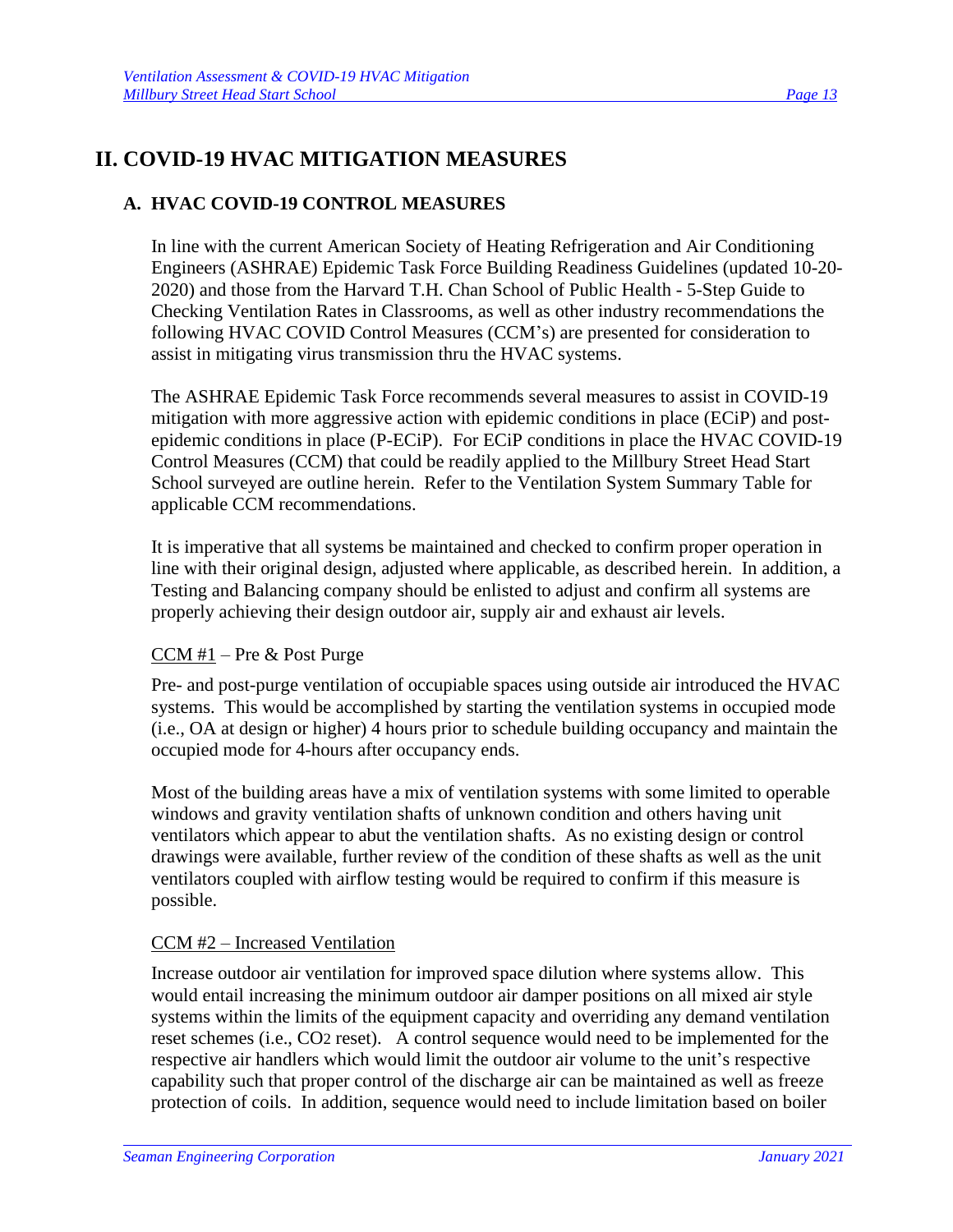plant and cooling system capabilities and summertime moisture limitations. For buildings which have anti-freeze in water-based heating and/or cooling systems concern of unitary coil freeze up is reduced.

Most of the building areas have a mix of ventilation systems with some limited to operable windows and gravity ventilation shafts of unknow condition and others having unit ventilators which appear to abut the ventilation shafts. As no existing design or control drawings were available, further review of the condition of these shafts as well as the unit ventilators coupled with airflow testing would be required to confirm if this measure is possible.

#### CCM #3 – Improved Filtration

Improve filtration to up to MERV-13 on air handling systems, especially those which recirculate air. In addition, if possible, as filters are replaced provide sealant or gasketing between and/or around filters to reduced air bypass around filter sections.

The unit ventilators will not support increased filtration above MERV 8 either due to physical equipment limitations (i.e., unit ventilators limited to 1" filters) or due to fan capacity limitations. Increased filter efficiency can lead to faster filter loading and a potential reduction in ventilation air for systems not designed to support this filtration level.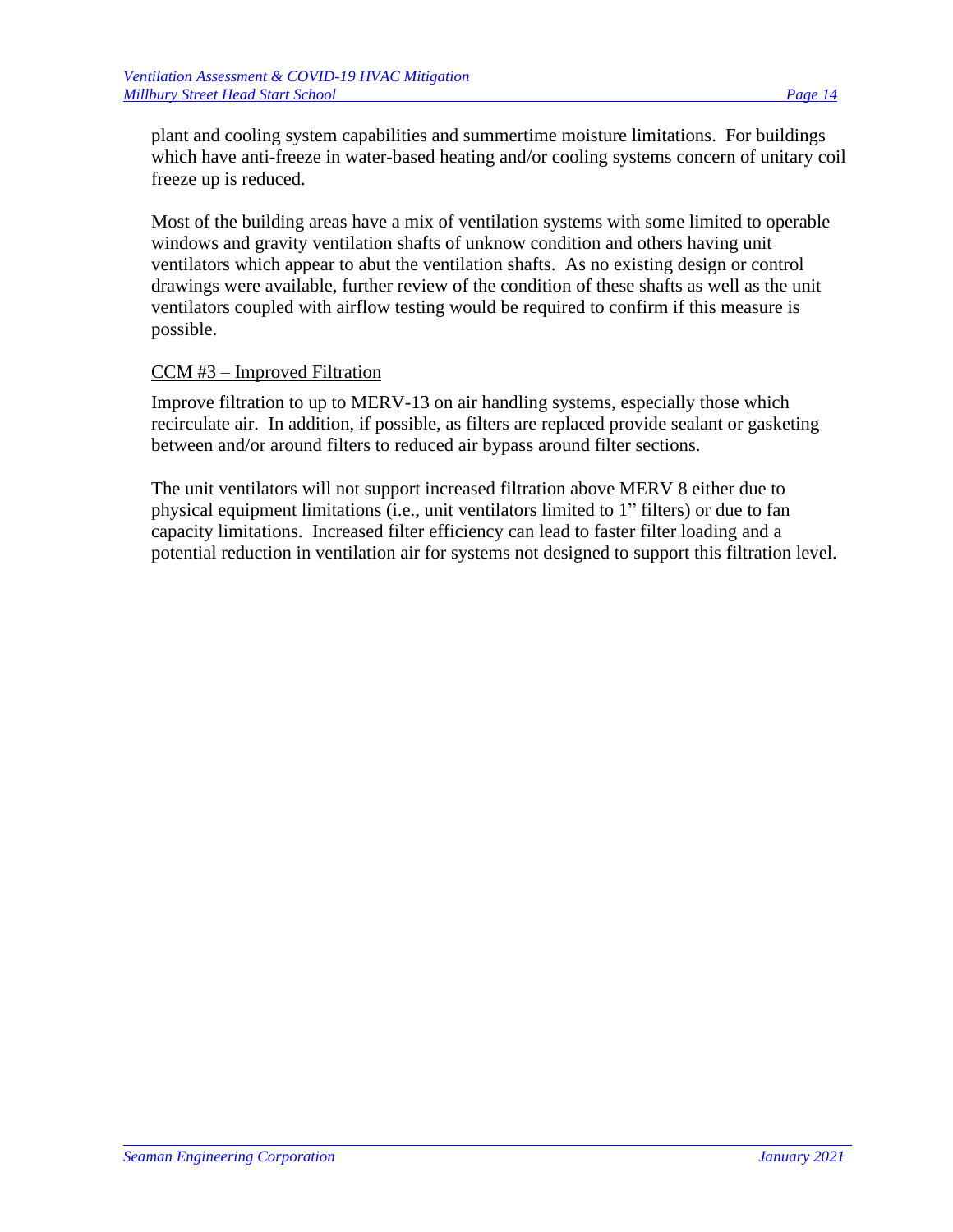#### **B. ENHANCED HVAC COVID-19 CONTROL MEASURES**

In addition to the suggested above measures below are some Enhanced HVAC COVID-19 Control Measures (ECCM) which could be considered for implementation. Refer to the Ventilation System Summary Table under the respective schools for applicable recommendations.

#### ECCM #1: Portable Room Purifiers

Portable room air purifiers could be used in select areas and rooms to help clean the air within that space. These could be applied in areas such as those where the population is in a higher risk group of developing COVID-19 complications or anywhere where real time space cleaning is required such as the nurse's office. Products which include HEPA filters and fans with air exchange rate appropriate for the size room should be selected.

#### ECCM #2: UV-C Light Sterilization

UV-C lights can be inserted in equipment and ductwork to help neutralize viruses as it is exposed to the light. UV technology has been studied and used extensively, primarily in hospital settings for virus and bacteria control and in the general HVAC primarily to prevent build-up on coils. To properly mitigate the virus an extended run of return air duct would need to be identified to allow for adequate exposure to UV-C light since a light bar just at the unit coil or filter will primarily just prevent build-up of mold, bacteria, and viruses on those surfaces.

#### ECCM #3: Bi-Polar Ionization

Air ionizers are meant to be installed in the supply air duct or plenum downstream of fans and filters. They are also offered as portable units for room application. In the Millbury Street Head Start Schools case they could be installed in the few unit ventilators as well as portable units may be considered. WPS has already begun to incorporate Bipolar Ionization extensively throughout the Millbury Street Head Start School to address the current pandemic condition.

Air ionizers appear to be showing quite a bit of promise for low system impact in retrofit applications. For years, these products have been used to primarily clean air of dust and particles by forcing the particles to bind together and either drop out of the breathing zone and/or better be able to be captured by HVAC system air filters by making particles larger. Recently, there are studies which claim to show that ionizers work on neutralizing virus's in the space prior to needing to draw these pollutants back to the units where filters and/or other cleaning technology such as UV-C could occur.

ASHRAE has not taken a definitive stance on Bipolar Ionization with regard to virus mitigation as of yet and has deferred to CDC's comment that it is still considered an emerging technology in this regard. Bipolar Ionization has been used for decades primarily for the removal of particles within the air. During that period, its use was focused more on facilities such as convention centers, airports, casinos, and the like as there are large amounts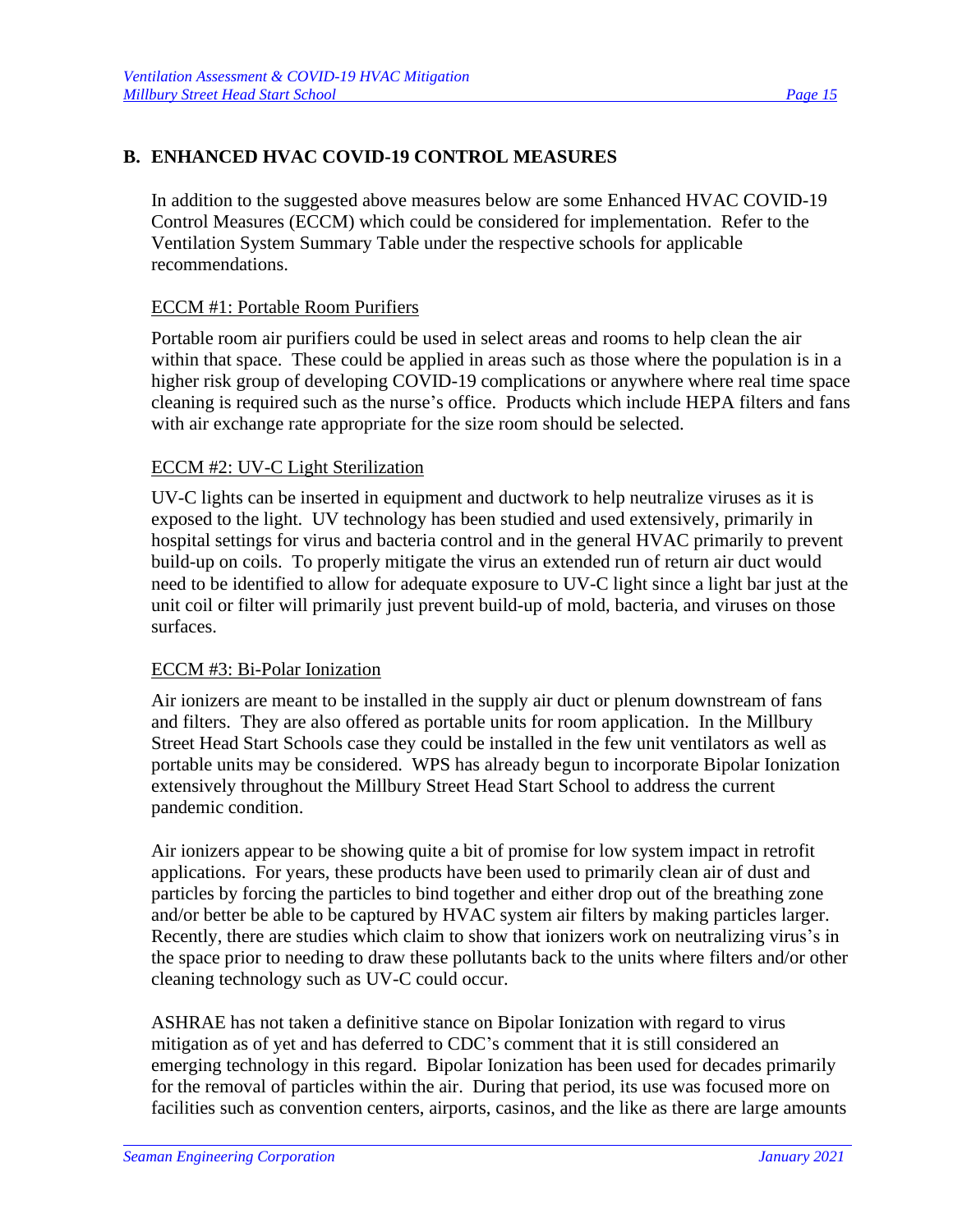of occupant and activity generated pollutants. Only recently has Bipolar Ionization been looked at for virus mitigation which is why ASHRAE and CDC still view it as an emerging technology being that there are not extensive  $3<sup>rd</sup>$  party studies and reviews of its capability in this regard.

That said, even ignoring its potential virus neutralizing capabilities, the ability of the product to bind smaller particles into larger particles results in an overall desirable indoor air quality benefit in that it increases the capabilities of air filters to filter the air as well as promotes particles to drop out of the breathing zone. We do, however, recommend the technology be provided on systems that meet code required outdoor air ventilation levels as this technology is not a replacement for outdoor air.

Inevitably, during an epidemic, the best approach is a multi-faceted one and should include the above HVAC strategies as well as proper housekeeping (cleaning of spaces and surfaces), occupant actions (hand cleaning, wearing masks, social distancing, following recommended CDC guidelines) and other mitigation strategies.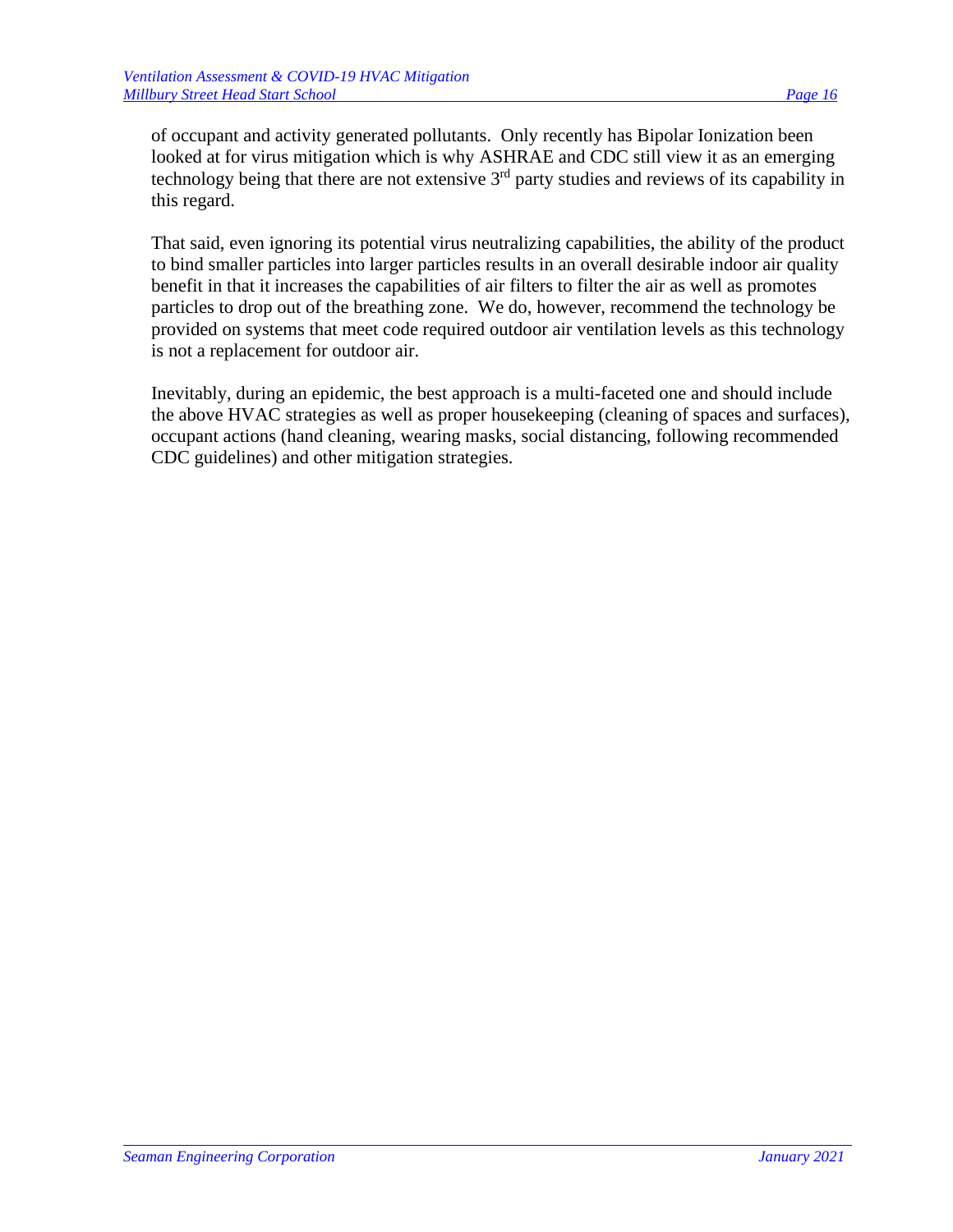**2) Natural Ventilation Summary**